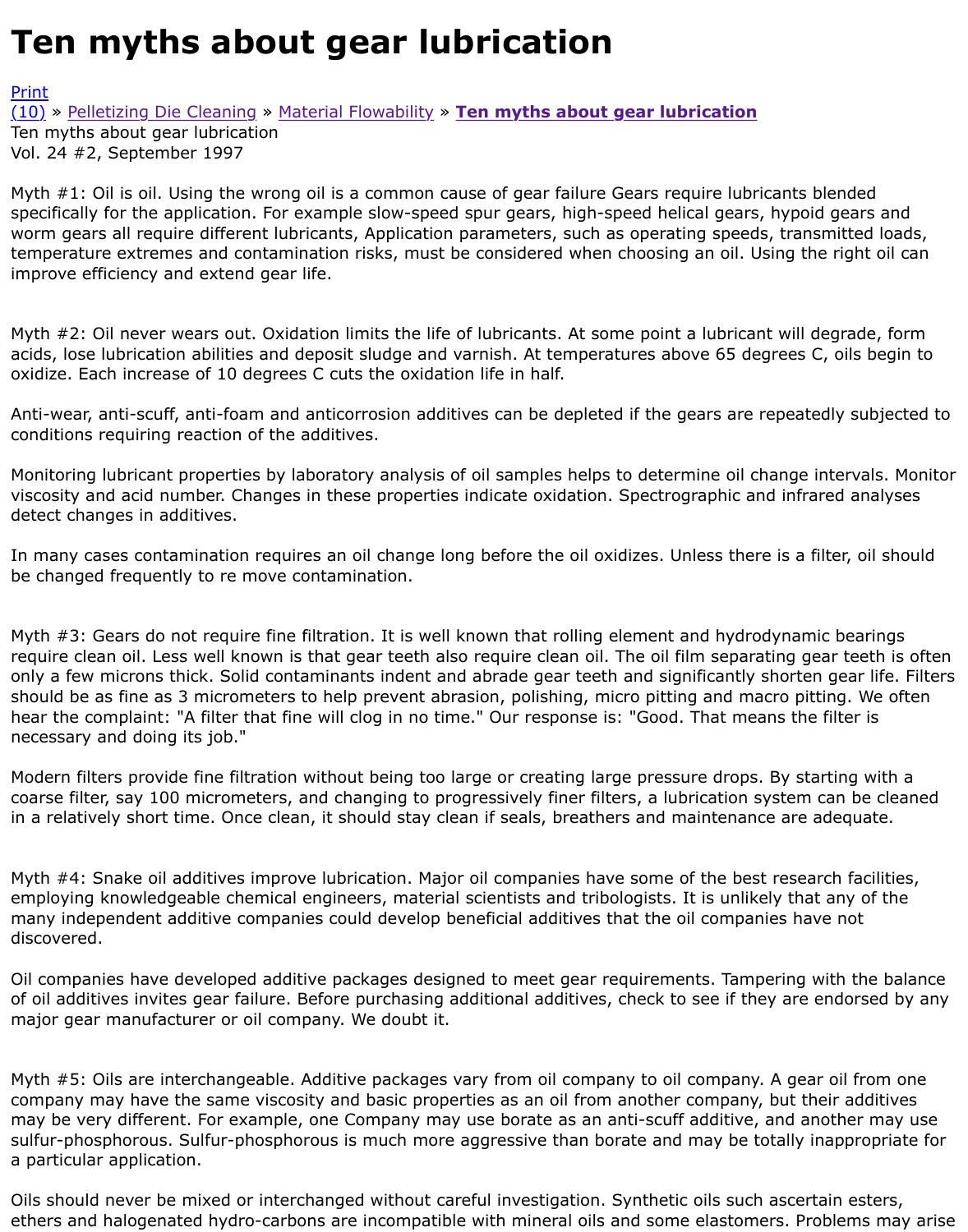if these synthetics are used in systems that previously held mineral oils.

Myth #6: Oil Selection is the gear supplier's or user's responsibility. Many gear failures can be traced to confusion over responsibility for lubricant selection. To get the right oil, the gear supplier and the gear user must cooperate in selecting one that meets application and gear requirements. Gear suppliers should know as much as possible about the application, and gear users should understand what it takes to adequately lubricate gears.

Many times lubrication mistakes are made because the application is misunderstood. There is a long list of application parameters that must be considered. For example, what is the ambient temperature immediately surrounding the gearbox? Is there adequate air flow over the gearbox? Is contamination or corrosion an issue? What maintenance is planned?

There is a trend among system designers to consolidate lubricants and require low-viscosity lubricants, such as automatic transmission fluid (ATF), in slow-speed, heavy-duty gears. These practices will increase gear failures.

Gear suppliers and gear users should ensure that the lubricant complies with the requirements of ANSIJAGMA 9005-D94, "Industrial Gear Lubrication." If it does not, find out why and make changes.

Myth #7: Laboratory tests are accurate. This may not be true. Lab tests may accurately measure a particular property, but the property may not be the one you are concerned with. For example, you may with to know if unusual wear is occurring in a gearbox and send a sample of used oil to a laboratory. Unless you instruct other wise, the lab will probably run a spectrographic analysis to measure metals. If the laboratory reports relatively low levels of metals, you would probably conclude that the gearbox is healthy. Unfortunately, the usual spectrographic analysis detects only particles less than 10mm. Gears could be failing and generating only large wear particles that are missed by spectrographic analysis. Therefore, you need to understand the limitations of laboratory analysis to get meaningful data.

It is equally important to get oil samples that represent the true condition of the lubrication. Be sure you are familiar with the requirements for proper sampling.

It is best to visit the laboratory and witness its procedures before signing a contract. Ask the lab staff to demonstrate each of their tests. Watch their housekeeping carefully; the laboratory should be clean and uncluttered. Especially important is handling samples to avoid contamination or mislabeling. Talk to technicians and ask about their qualifications. Many test require skill to perform them properly and interpret results correctly.

The laboratory should adhere to standard ASTM tests if possible. If the laboratory deviates from ASTM procedures, they should explain how the results relate to those obtained with ASTM tests.

Ask how the lab monitors itself. Reputable laboratories have in-house monitoring to continually check results. Many are accredited by independent auditors.

Myth #8: If a little oil is good, a lot is better. Each gearbox has an optimum amount of oil it requires to run cool and efficiently. Too much oil will churn, reduce efficiency and cause the gearbox to run hotter than it should. Excessive oil may cause foaming and leakage. Cost should be considered. Why buy more oil than necessary, especially if there are many gearboxes or if the oil is expensive? There are also environmental concerns; the less oil used, the less used oil discarded.

Myth #9: Special oils can repair gears. Some oil suppliers claim that their products not only reduce wear, but actually repair damaged gear teeth! They may show you before-and -after photographs that look convincing.

The problem is, the only way to repair gear tooth damage is to remove material from surfaces of the gear teeth. An oil may be abrasive and capable of removing steel. Unfortunately, gear teeth wear in a very non-uniform manner, and gear teeth "repaired" by special oils may look better, but their accuracy has undoubtedly decreased.

Myth #10: Synthetic oils are superior to mineral oils. Synthetic oils have many advantages, including low pour point, high viscosity index and long oxidation life. However, they are costly and may be a waste of money if